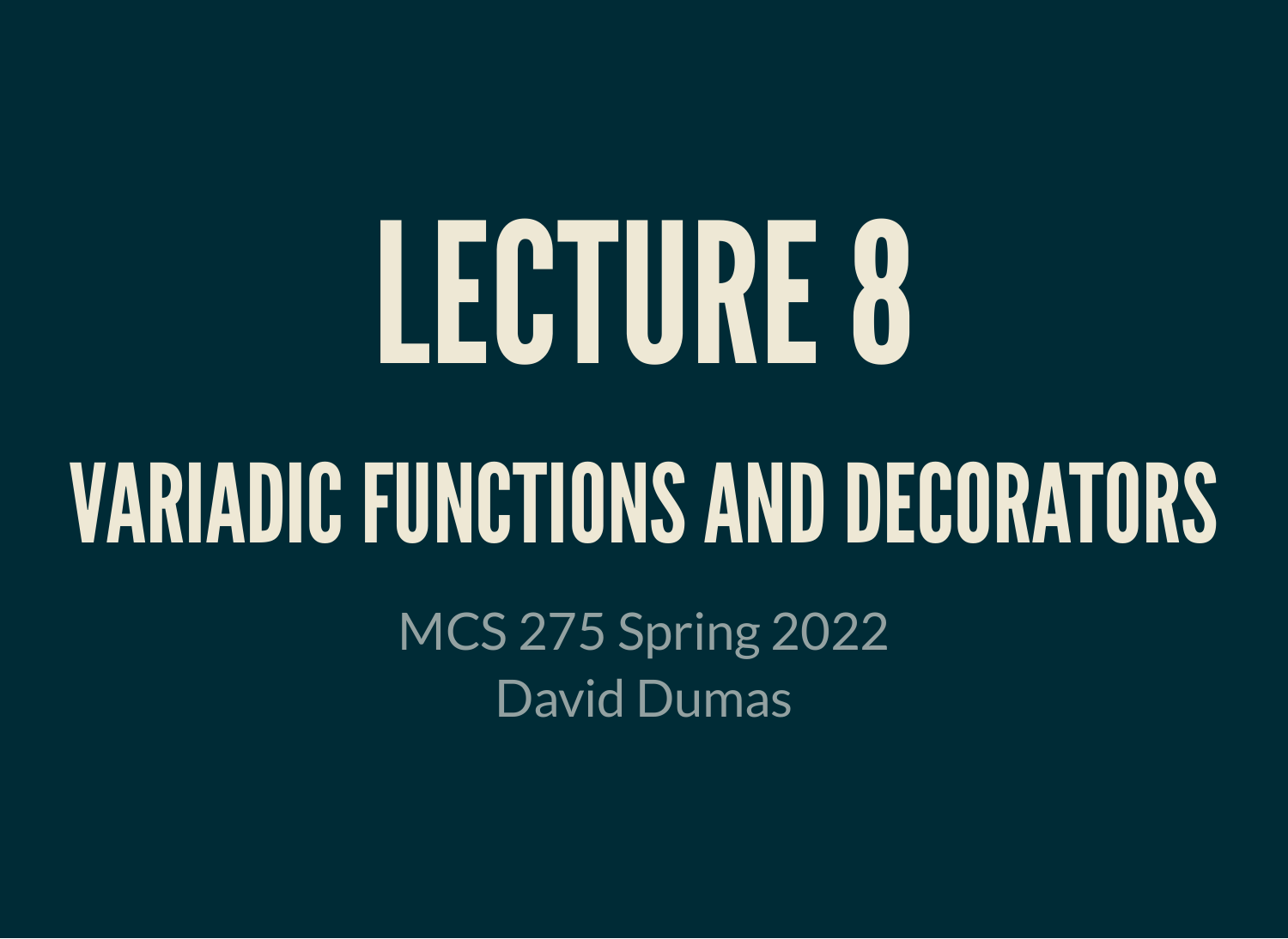#### LECTURE 8: VARIADIC FUNCTIONS AND DECORATORS

Course bulletins:

- Project 1 due Fri 4 Feb at 6:00pm central.
- Project 1 autograder opens on Monday.
- Homework 3 available.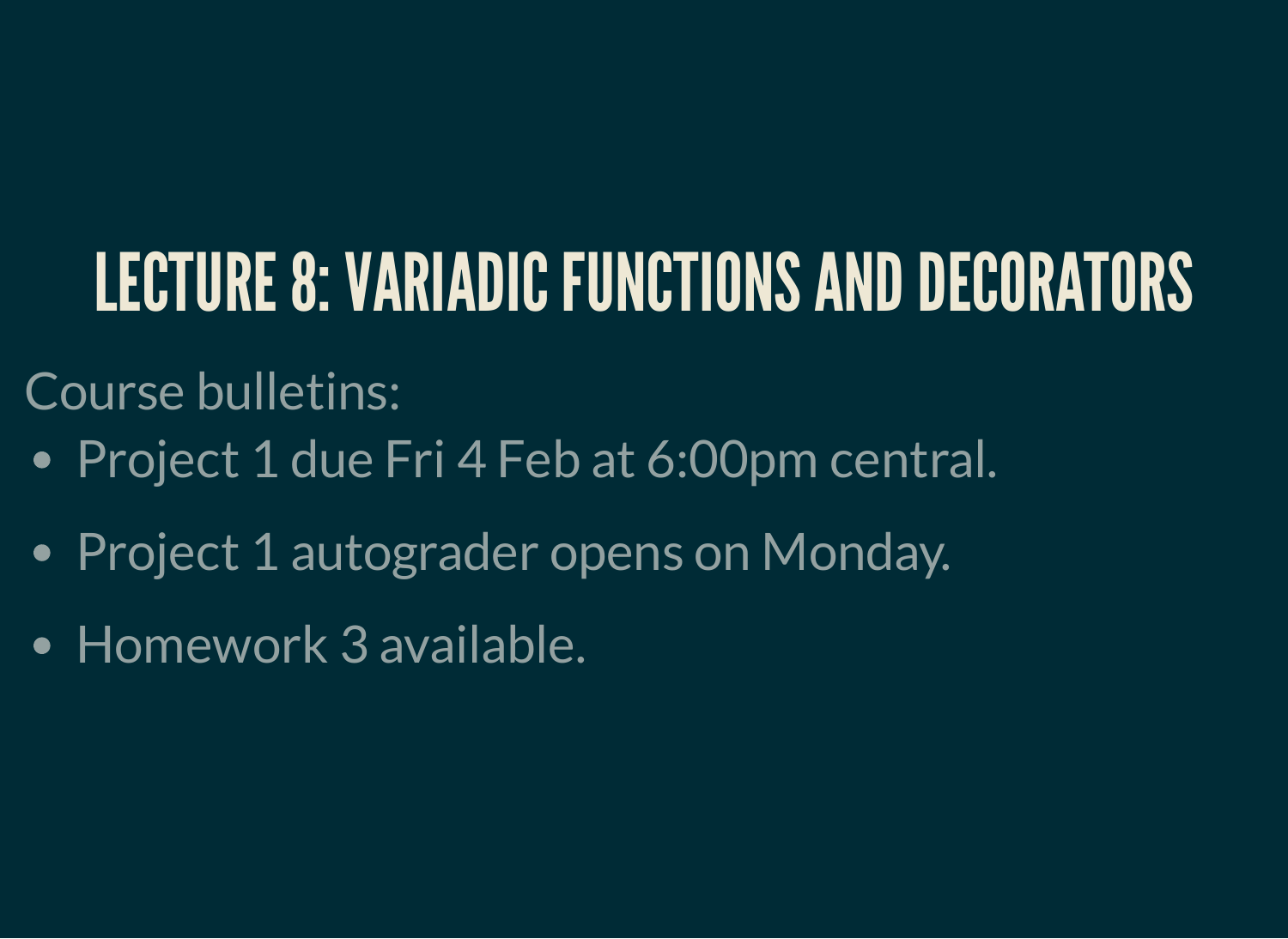# VARIADIC FUNCTIONS

A function is **variadic** if it can accept a variable number of arguments. This is general CS terminology.

Python supports these. The syntax

**def f**(a,b,\*args):

means that the first argument goes into variable a, the second into variable b, and any other arguments are put into a tuple which is assigned to args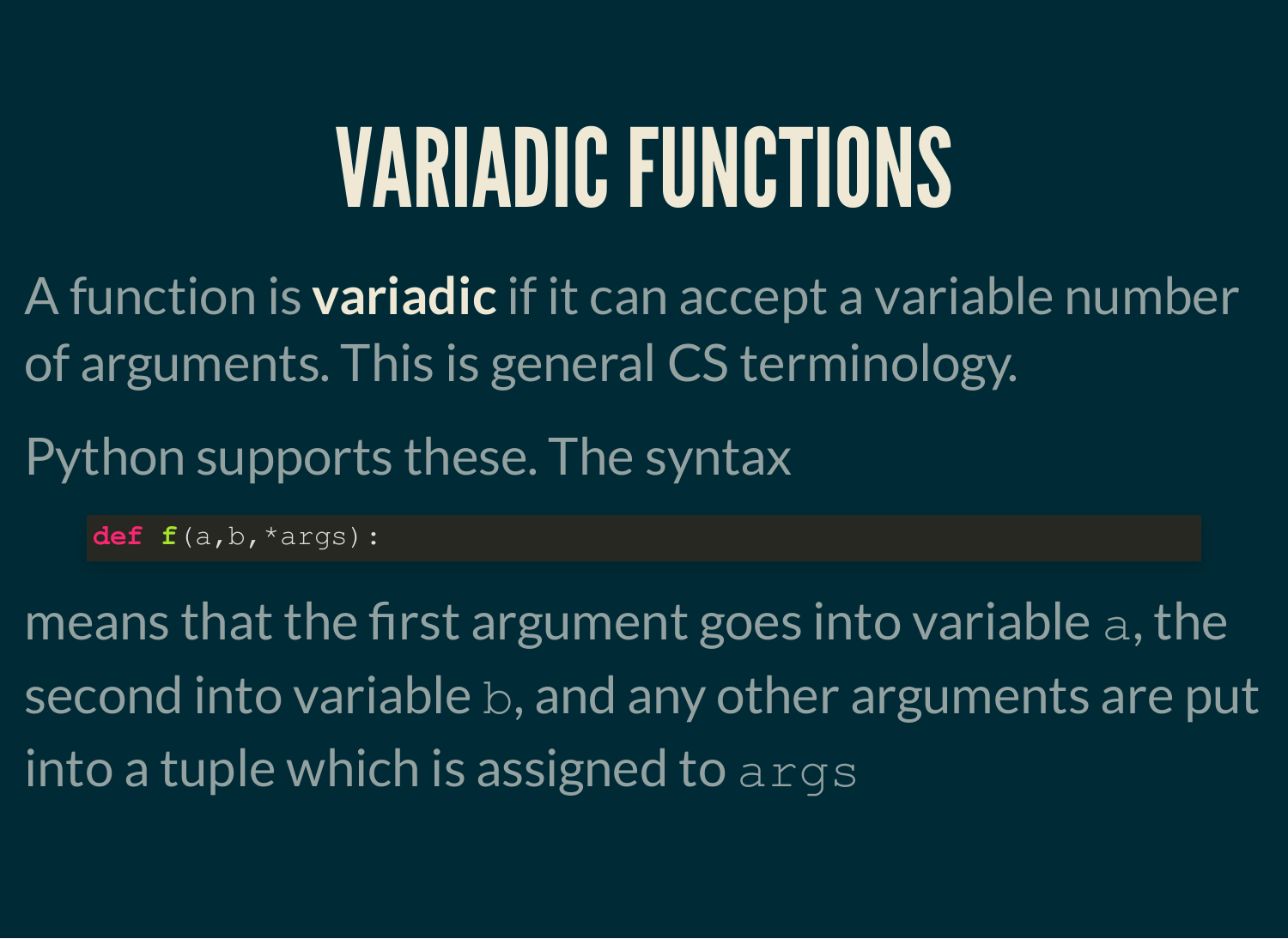# VARIADICSANDKEYWORDARGUMENTS

#### The syntax

**def f**(a,b,\*\*kwargs):

#### or

**def f**(a,b,\*args,\*\*kwargs):

puts extra keyword arguments into a dictionary called kwargs.

It is traditional to use the names args and kwargs, but it is not required.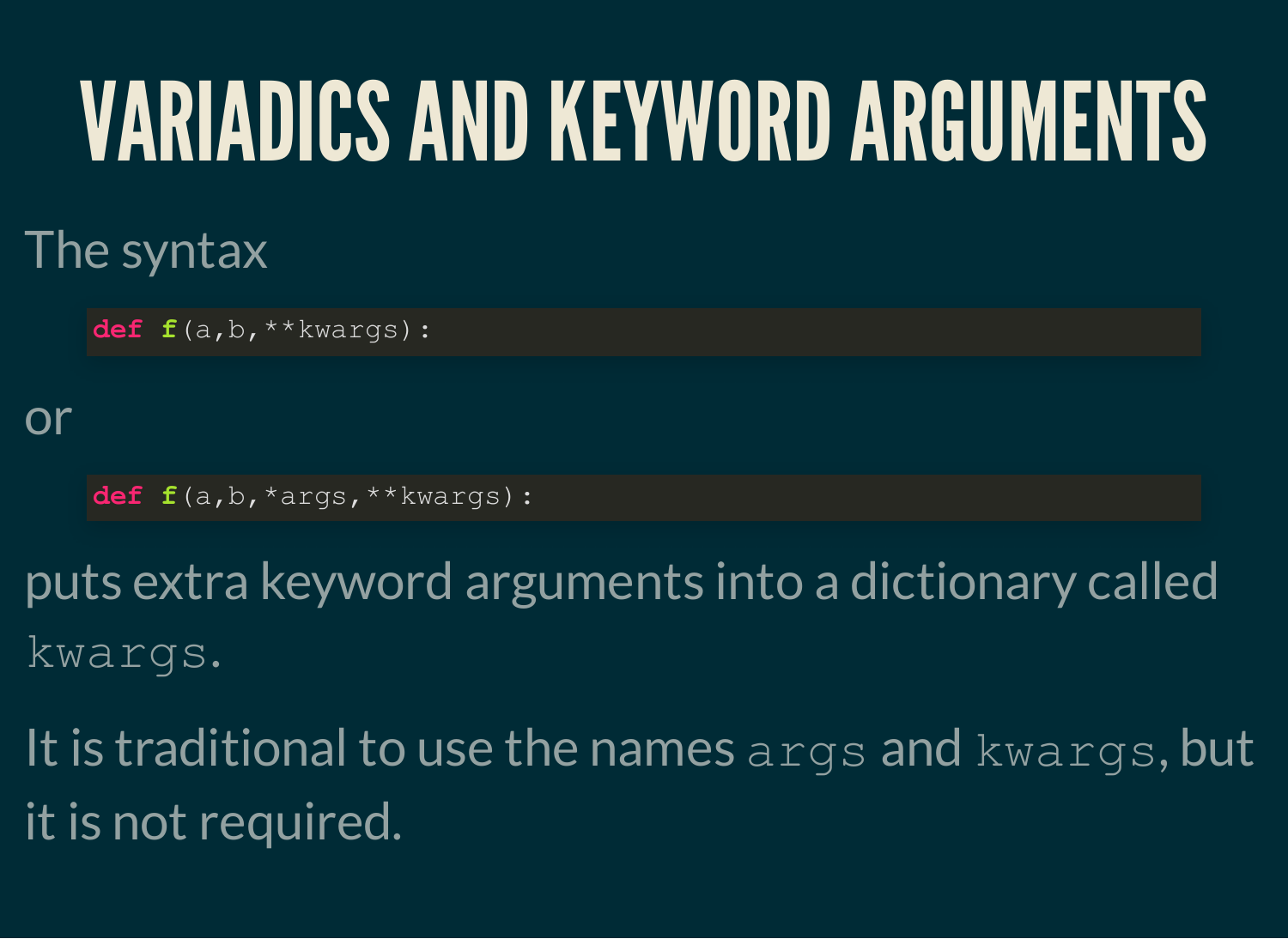### ARGUMENT UNPACKING

#### Take arguments from a list or tuple:

 $L = [6, 11, 16]$  $f(1, *L)$  # calls  $f(1, 6, 11, 16)$ 

#### Take keyword arguments from a dict:

 $d = \{$  "mcs275": "fun", "x": 42 }  $f(1, z=0, **d)$  # calls  $f(1, z=0, \text{mcs275} = "fun", x=42)$ 

Think of \* as "remove the brackets" , and \*\* as "remove the curly braces".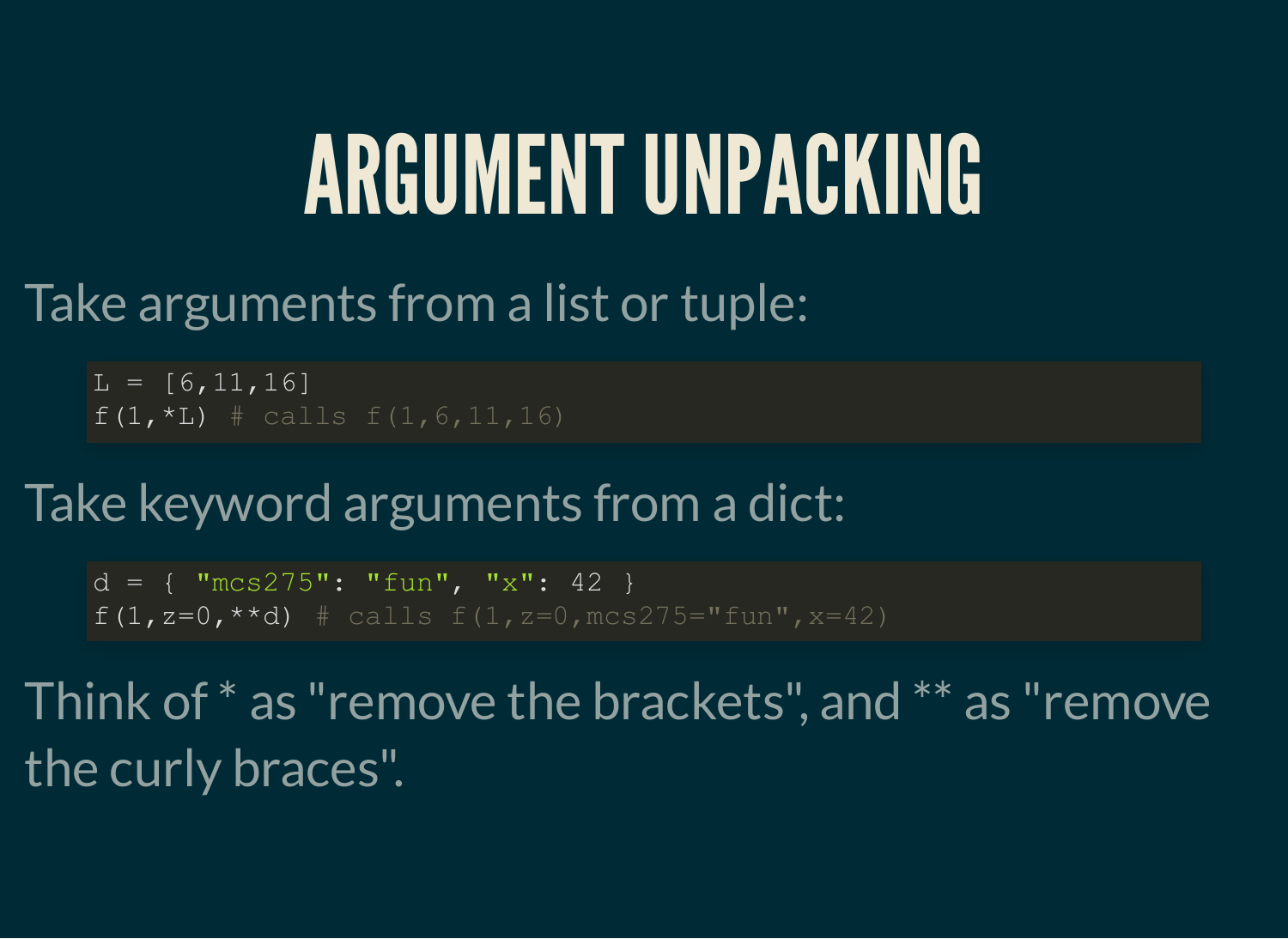# WHY?

Sometimes you may write a function that needs to pass most of its arguments on to another function.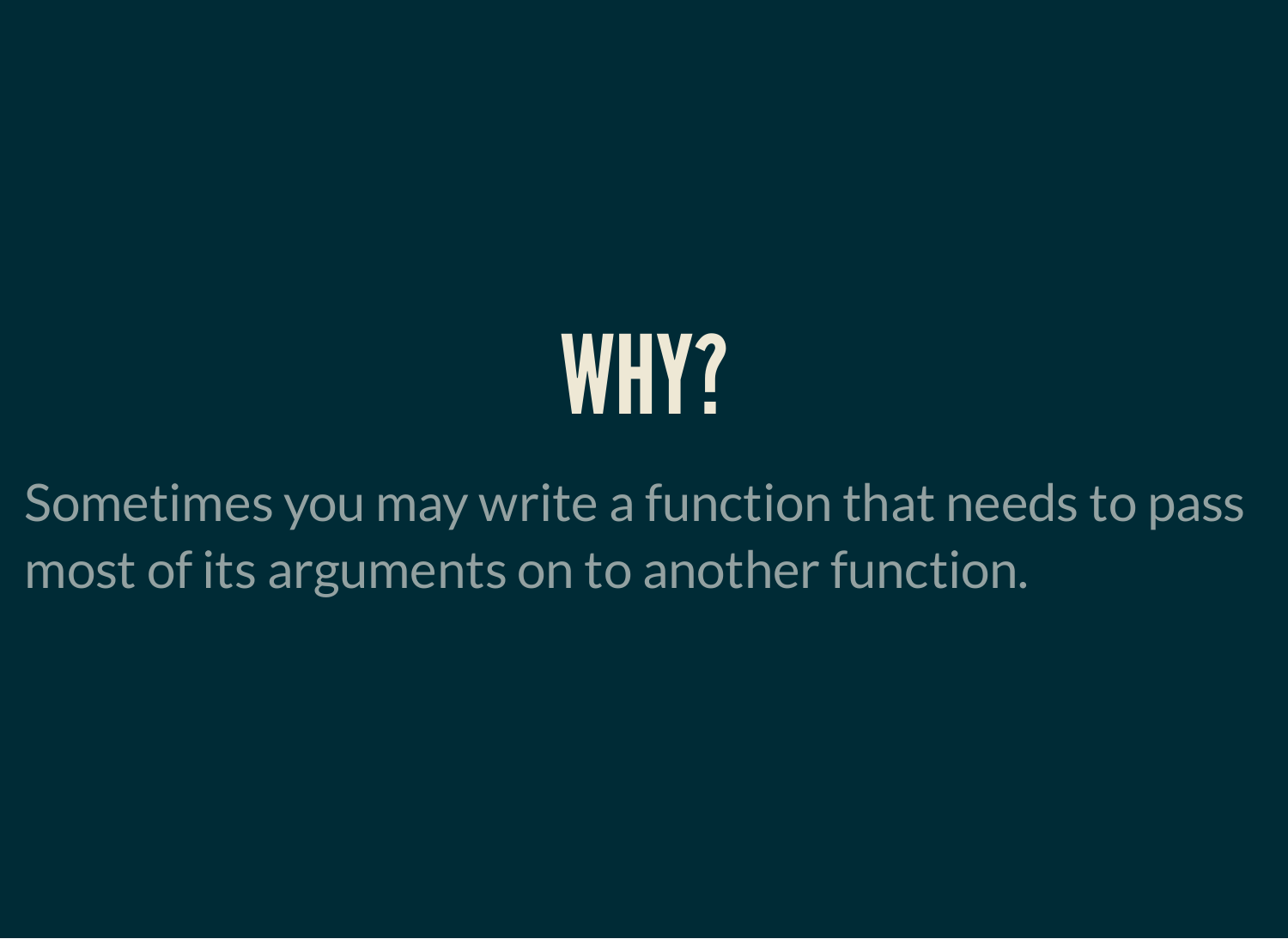# FUNCTION ARGUMENTS

#### Functions in Python can accept functions as arguments.

```
def dotwice(f):
     """Call function f twice"""
    f()f()
```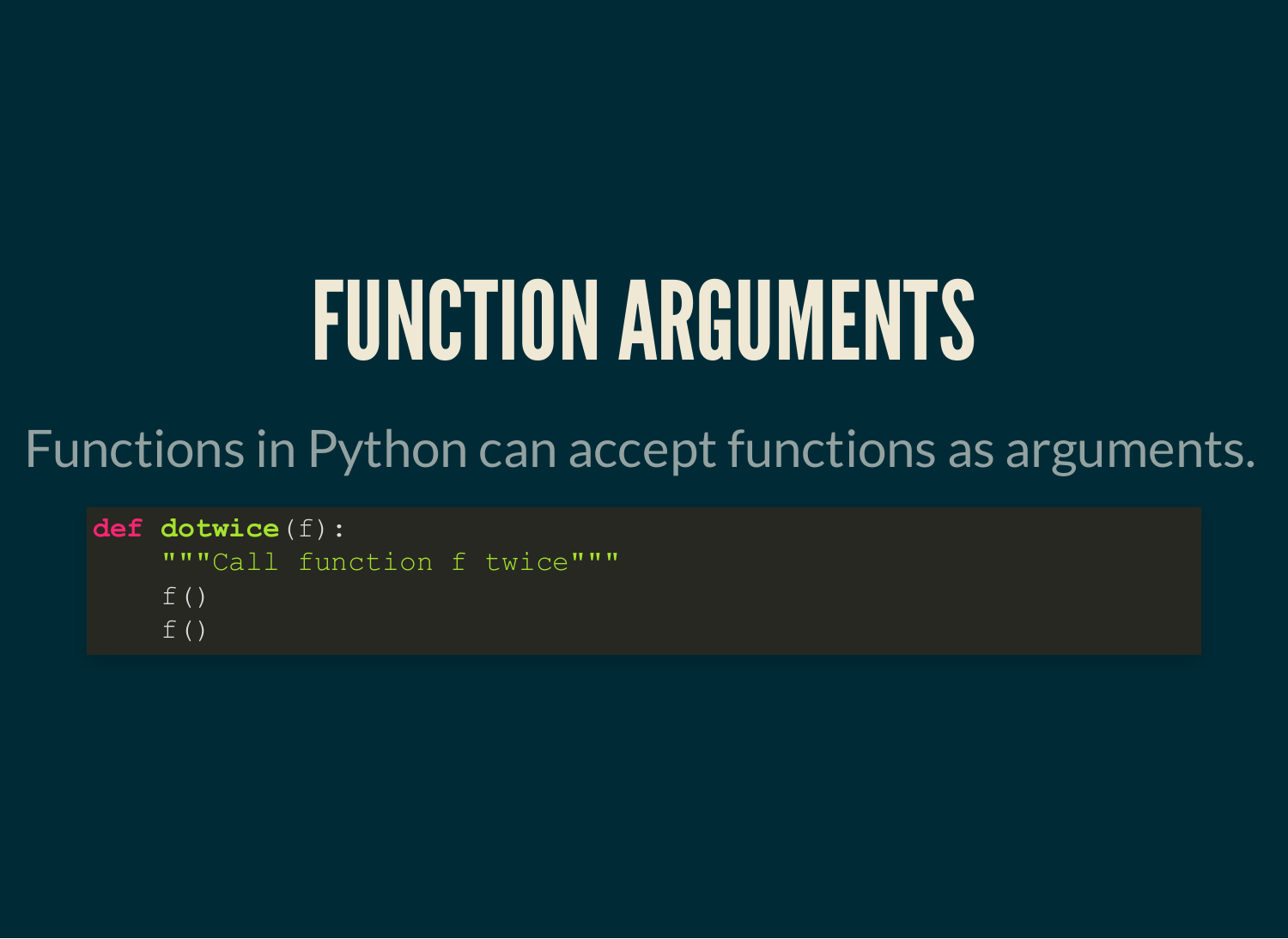#### A better version works with functions that accept arguments:

```
def dotwice(f,*args,**kwargs):
     """Call function f twice (allowing arguments)"""
     f(*args,**kwargs)
     f(*args,**kwargs)
```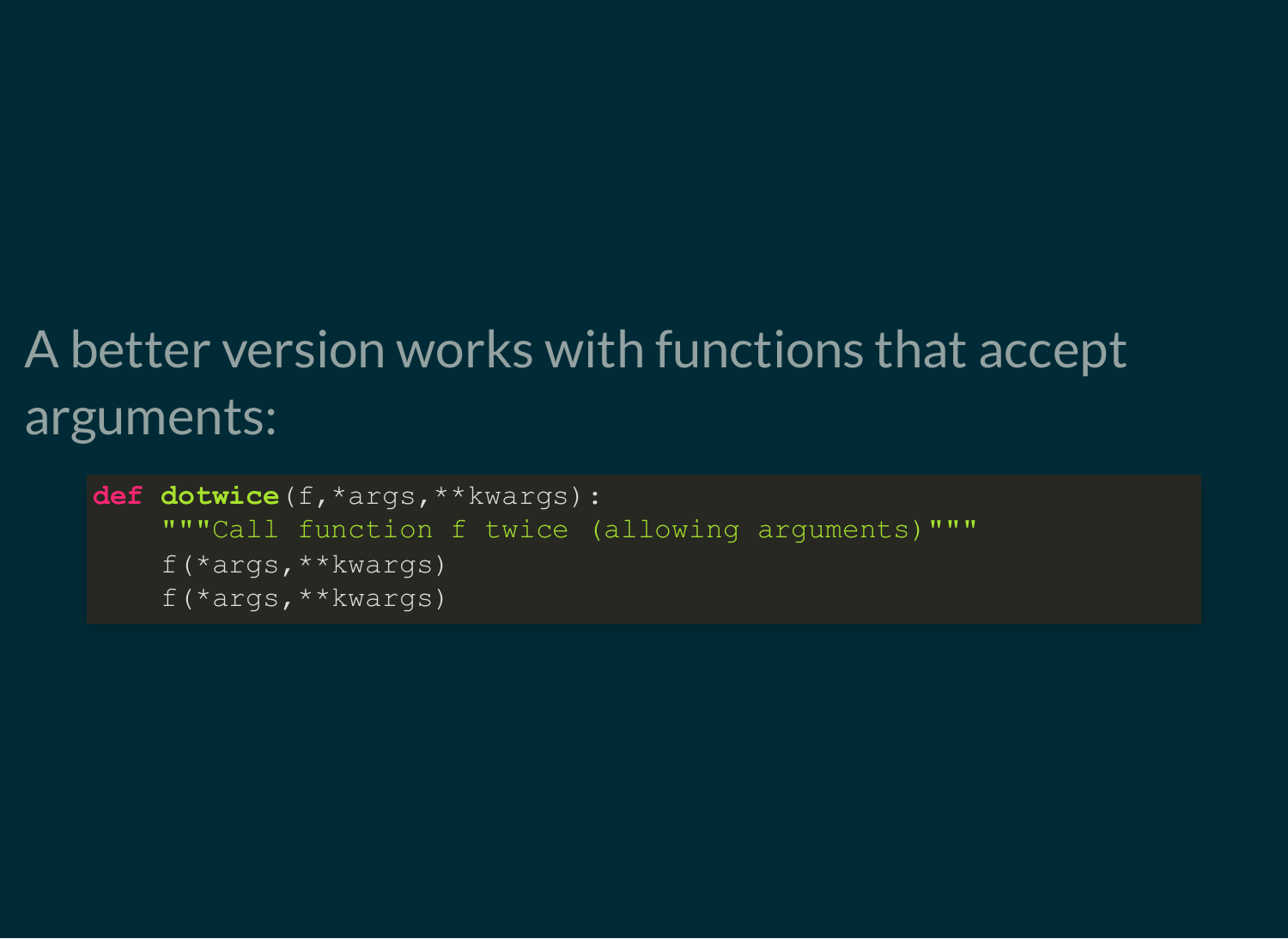### RETURNINGFUNCTIONS

Functions in Python can return functions. Often this is used with a return value that is a defined inside the function body, making a "function factory".

```
def return_power(n):
     def inner(x): # function inside a function!
         """Raise x to a power"""
         return x**n
     return inner
```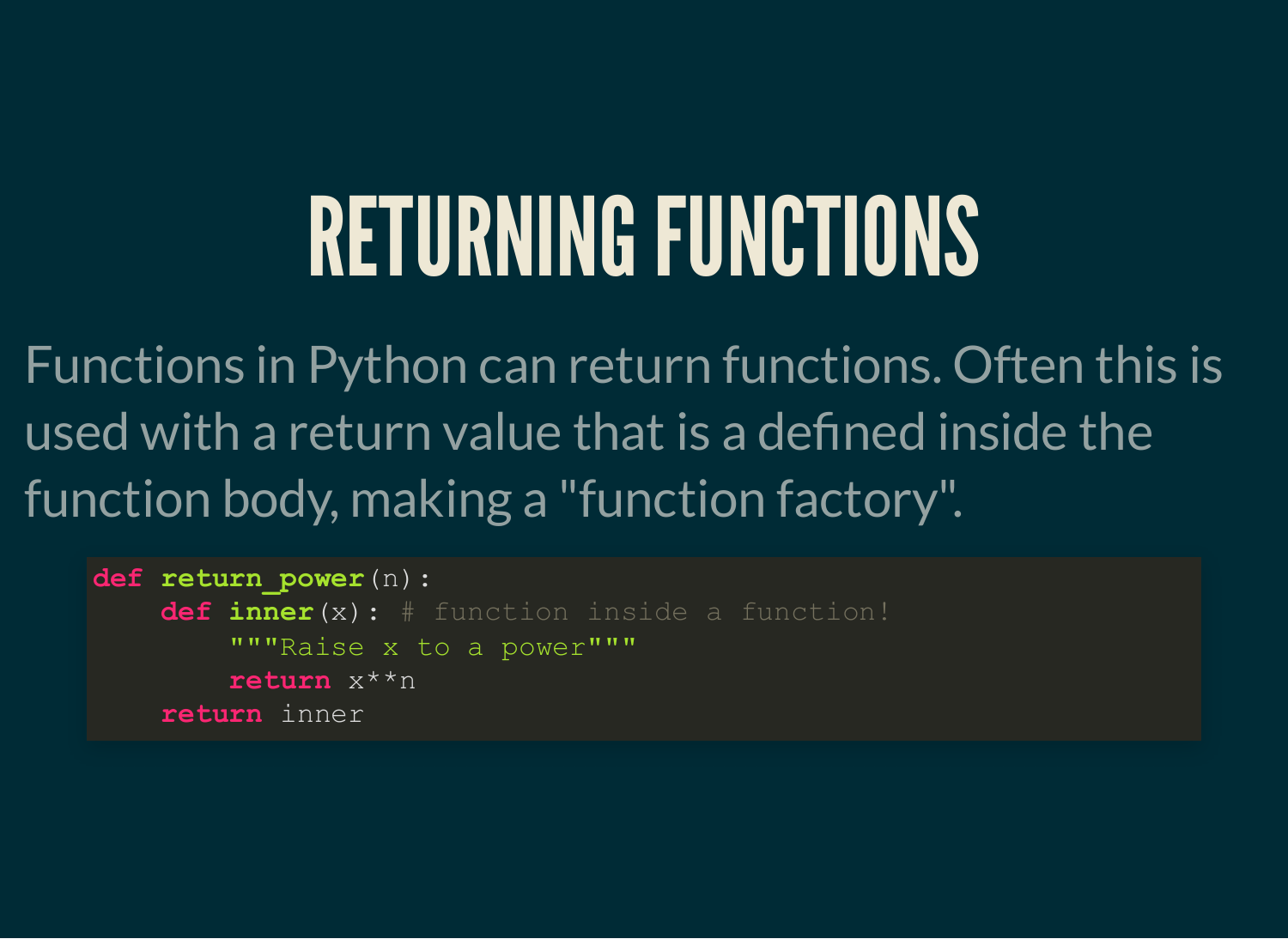### MODIFYING FUNCTIONS

**def return\_twice\_doer**(f): """Return a new function which calls f twice""" **def inner**(\*args,\*\*kwargs): """Call a certain function twice""" f(\*args,\*\*kwargs) f(\*args,\*\*kwargs) **return** inner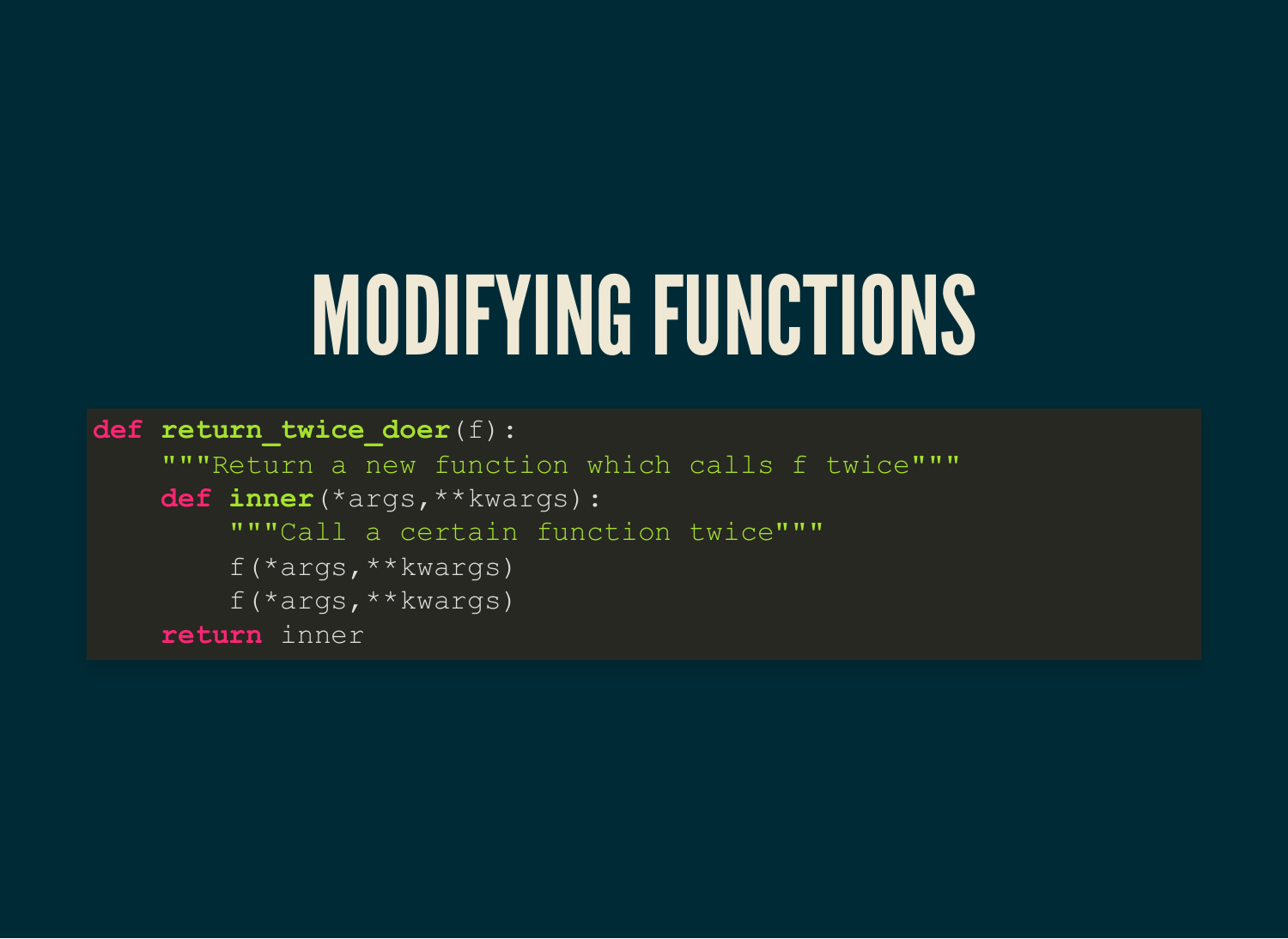### REPLACING FUNCTIONS

In some cases we might want to replace an existing function with a modified version of it (e.g. as returned by some other function).

**def g**(x): """Print the argument with a message""" print("Function got value",x) # actually, I wanted to always print that message twice!  $q = return twice door(q)$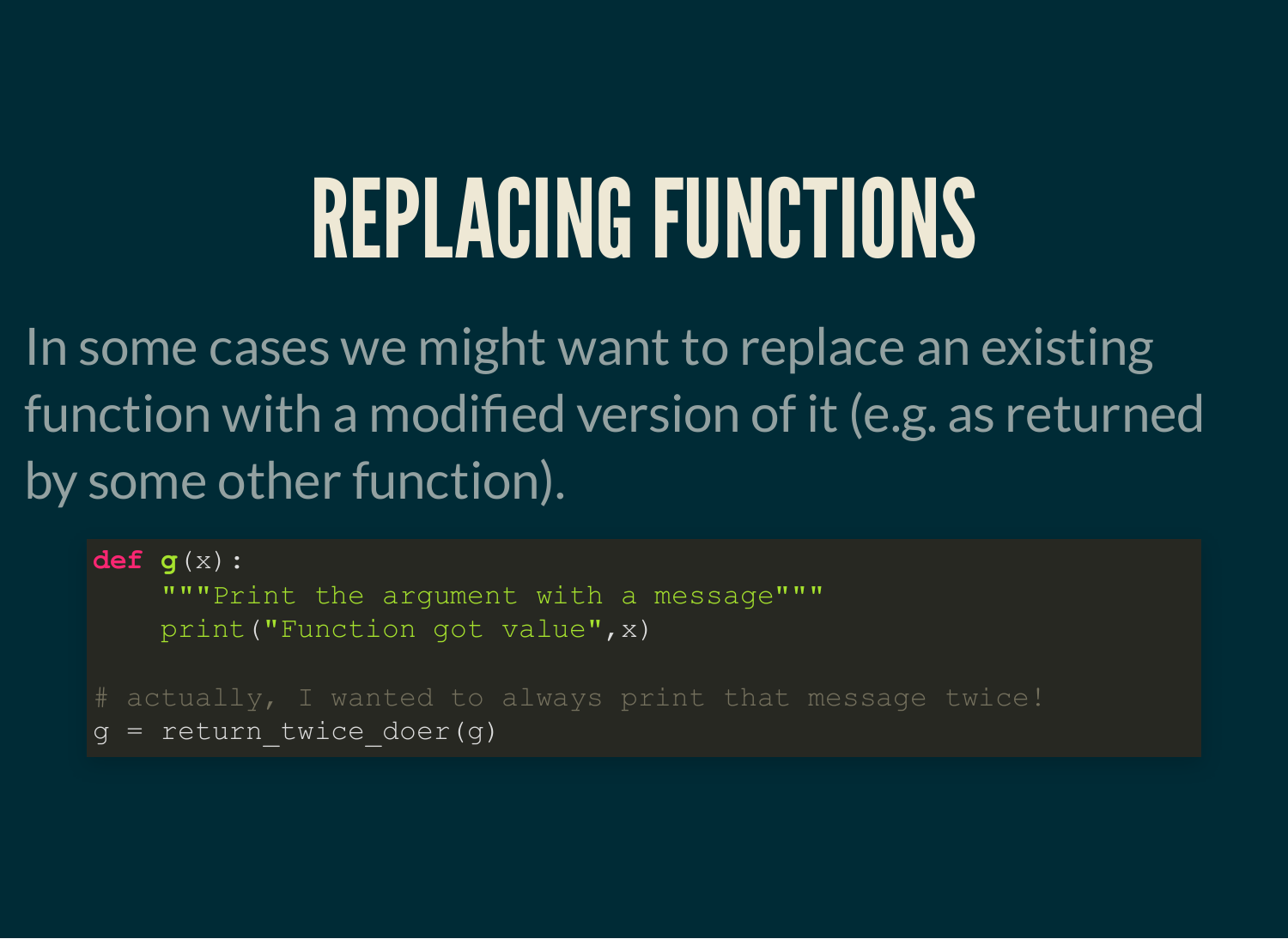### DECORATORSYNTAX

There is a shorter syntax to replace a function with a modified version.

**def fn**(x,y): """Function body goes here"""

#### is equivalent to

**def fn**(x,y): """Function body goes here"""  $fn = modifier(fn)$ 

The symbol @modifier (or any @name) before a function definition is called a **decorator**.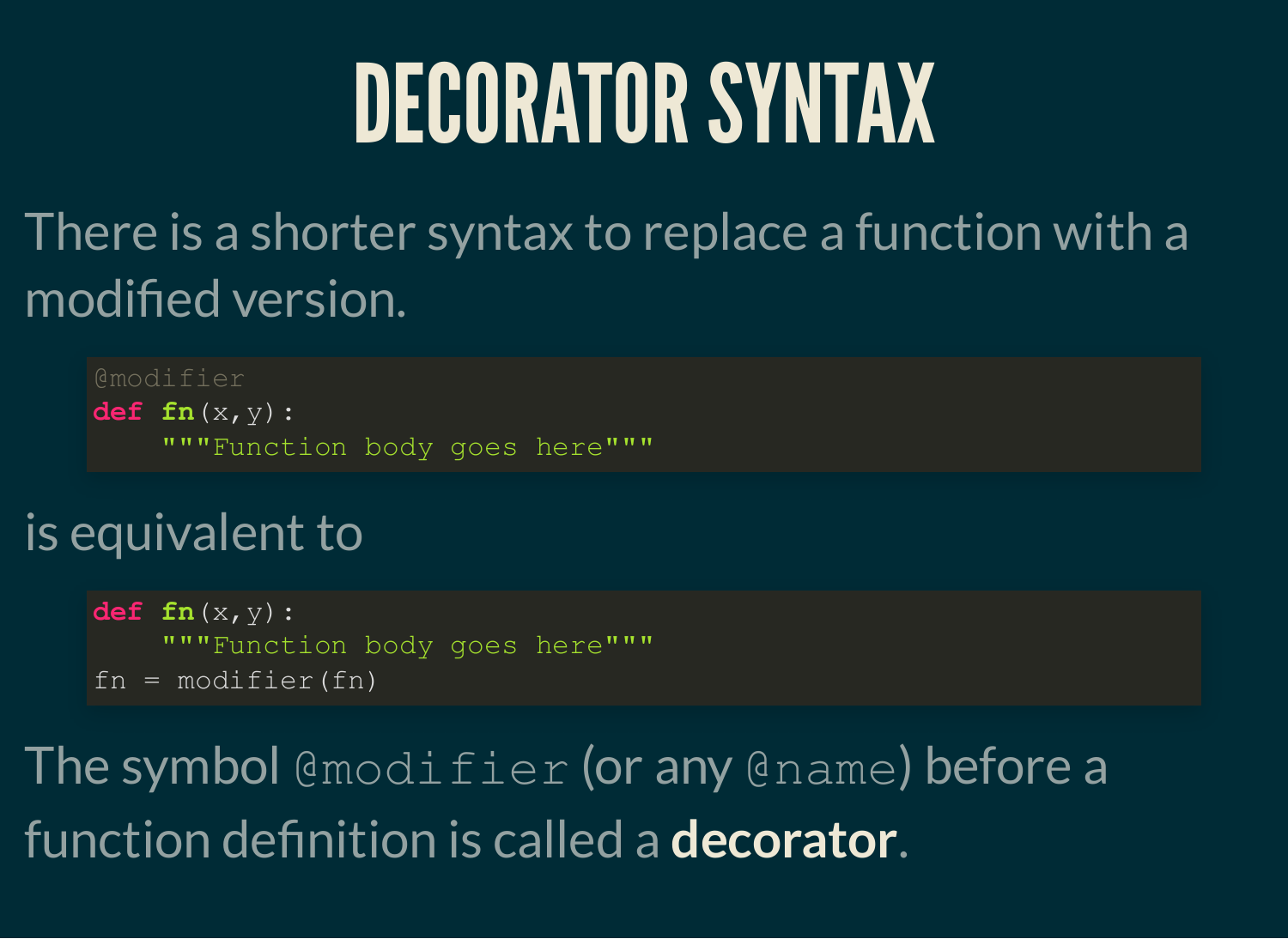### RETURNING VALUES

Usually, the inner function of a decorator should return the value of the (last) call to the argument function.

```
def return_twice_doer(f):
     """Return a new function which calls f twice"""
     def inner(*args,**kwargs):
         """Call a certain function twice"""
         f(*args,**kwargs)
         return f(*args,**kwargs)
     return inner
```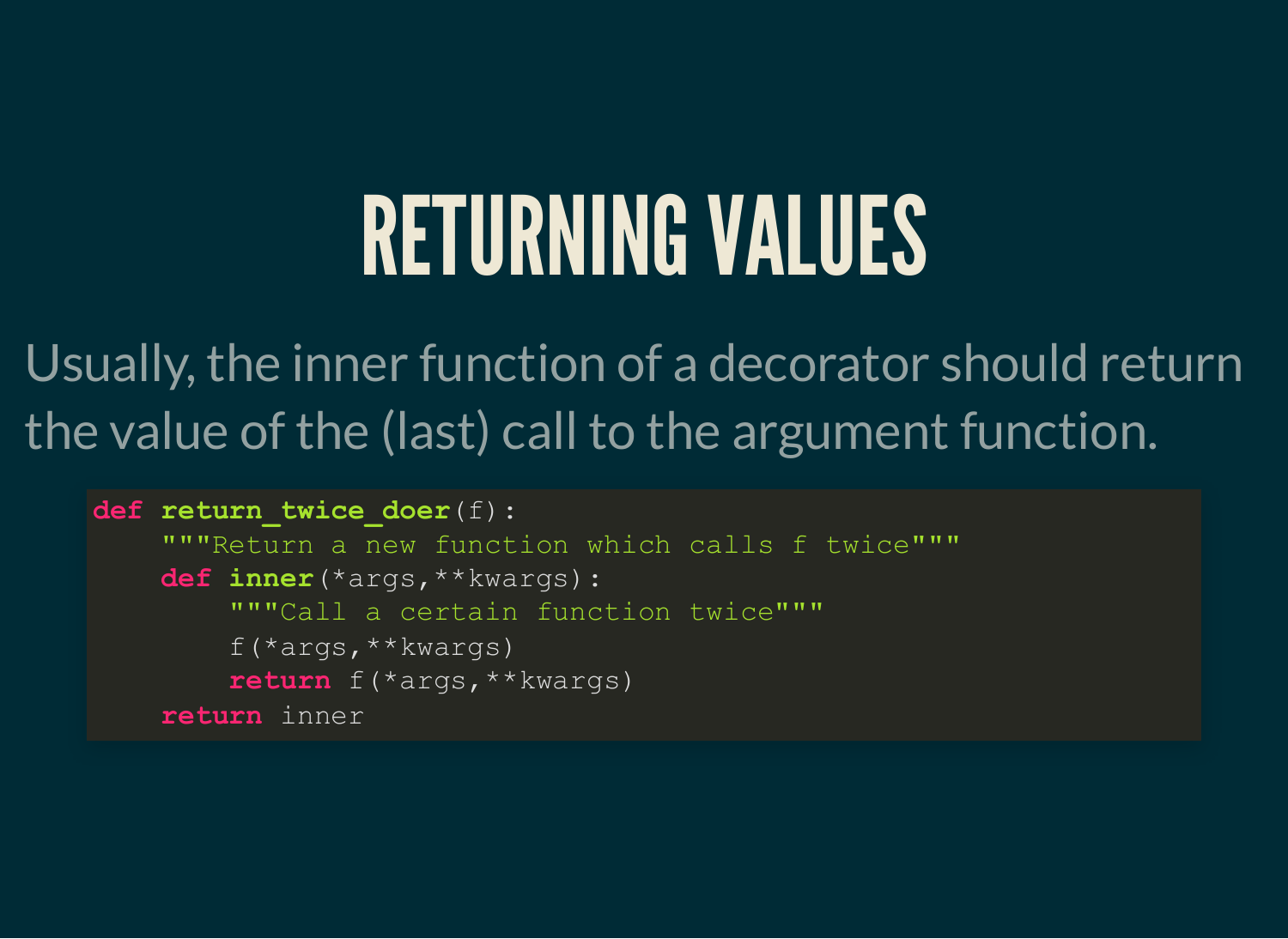# DECORATORARGUMENTS

Python allows @decorator (arg1, arg2, ...).

 $d$ dec $(2)$ **def printsq**(x): print(x\*x)

#### is equivalent to

```
thisdec = dec(2)@thisdec
def printsq(x):
     print(x*x)
```
In other words, if a decorator is given arguments, then the name after @ is expected to be a **decorator factory**.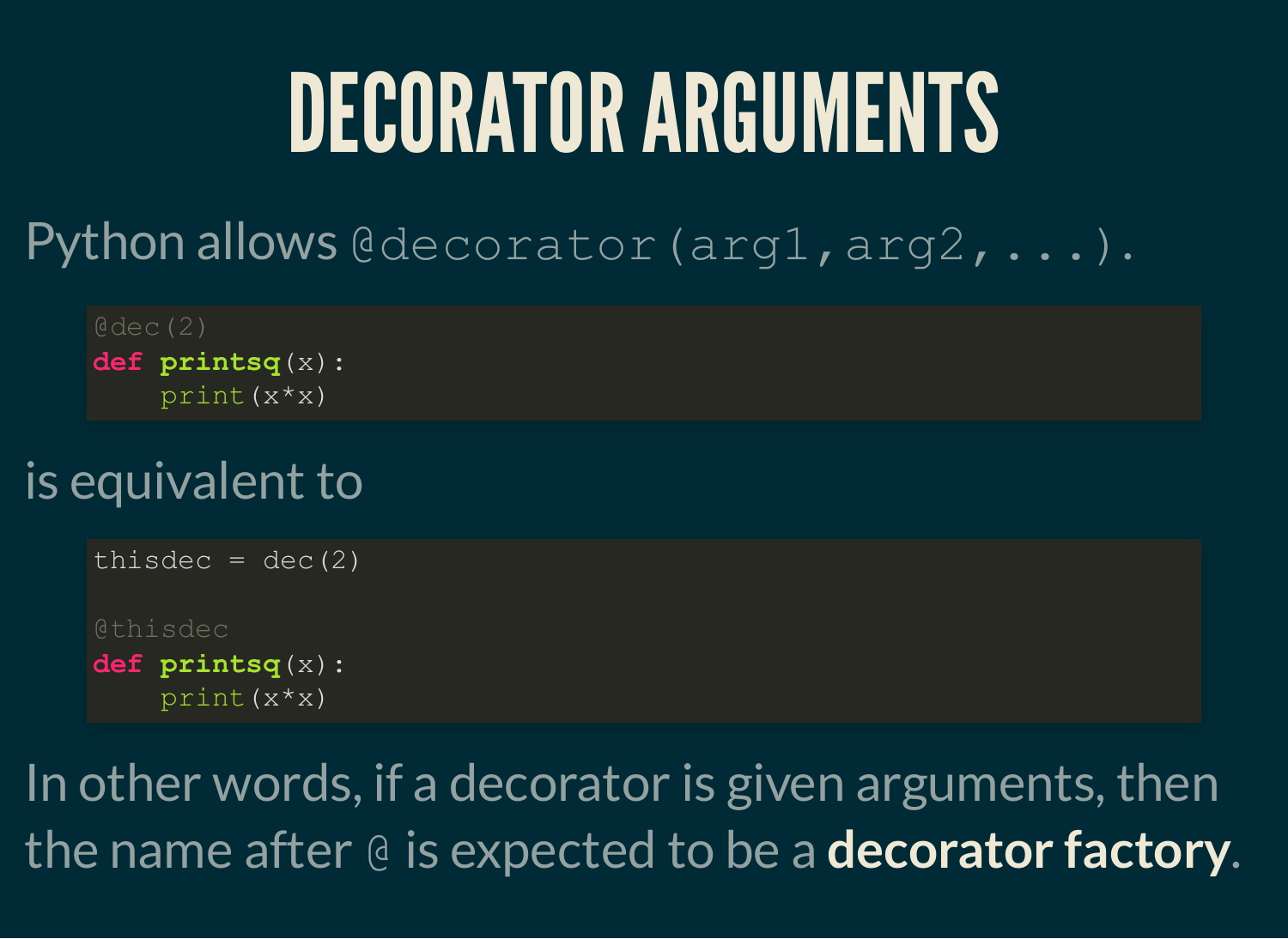# AFEW BUILT-INDECORATORS

- **@functools.lru\_cache(100)** -- Save arguments and return values for up to 100 recent calls to a function; reuse stored return values when possible. Good for expensive operations.<sup>\*</sup>
- **@classmethod** -- Make a method a class method (callable from the class itself, gets class as first argument). E.g. for alternate constructors.
- **@atexit.register** -- Ask that this function be called just before the program exits.

\* In Python 3.9+ there is also the simpler functools. cache decorator which stores an unlimited number of past function calls..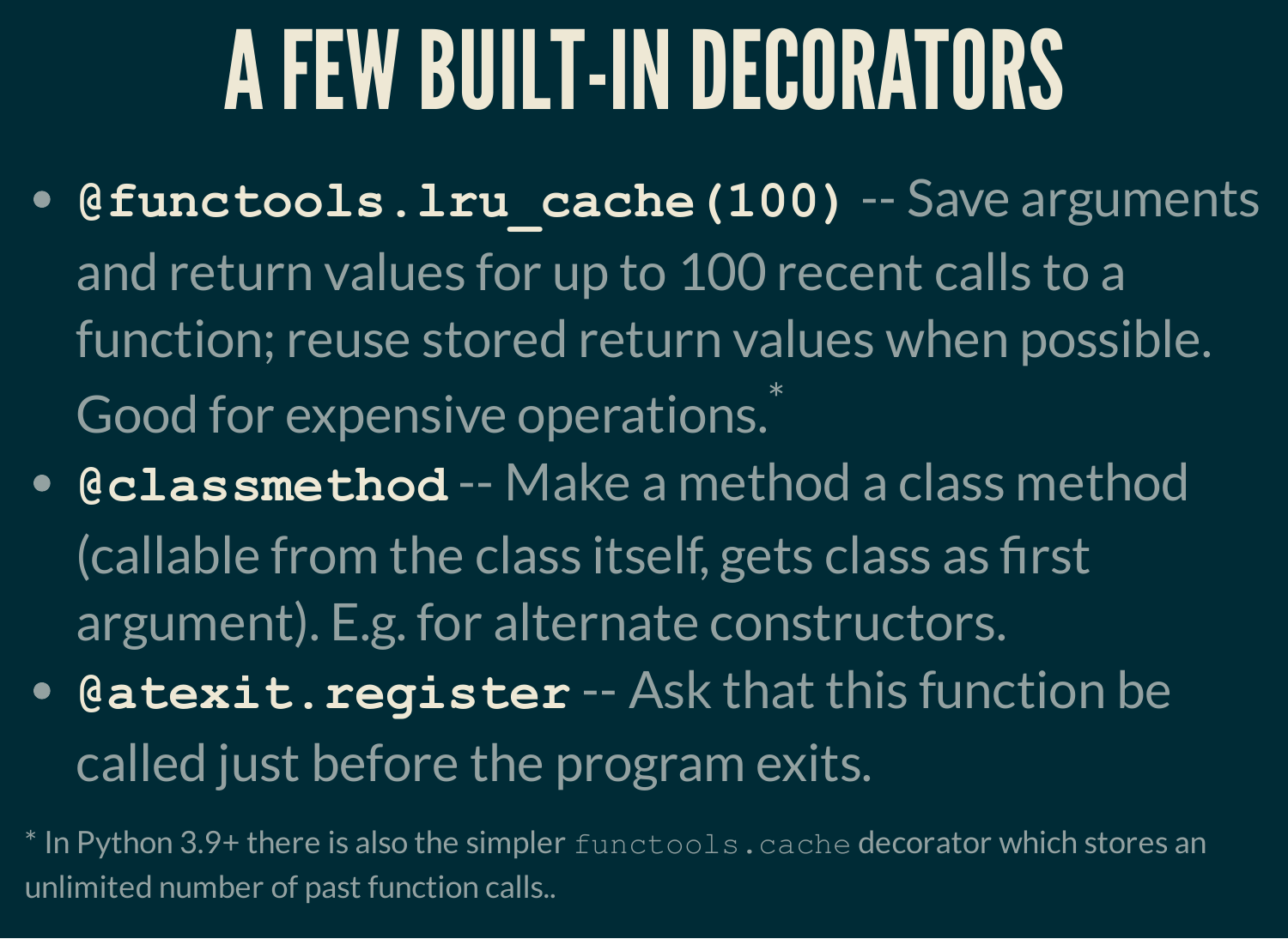# **MULTIPLE DECORATORS**

#### Each must be on its own line.

@dec1 @dec2 @dec3 **def f**(x): """Function body goes here"""

#### replaces  $f$  with  $\text{dec1}$  (dec2 (dec3(f))).

So the decorator closest to the function name acts first.